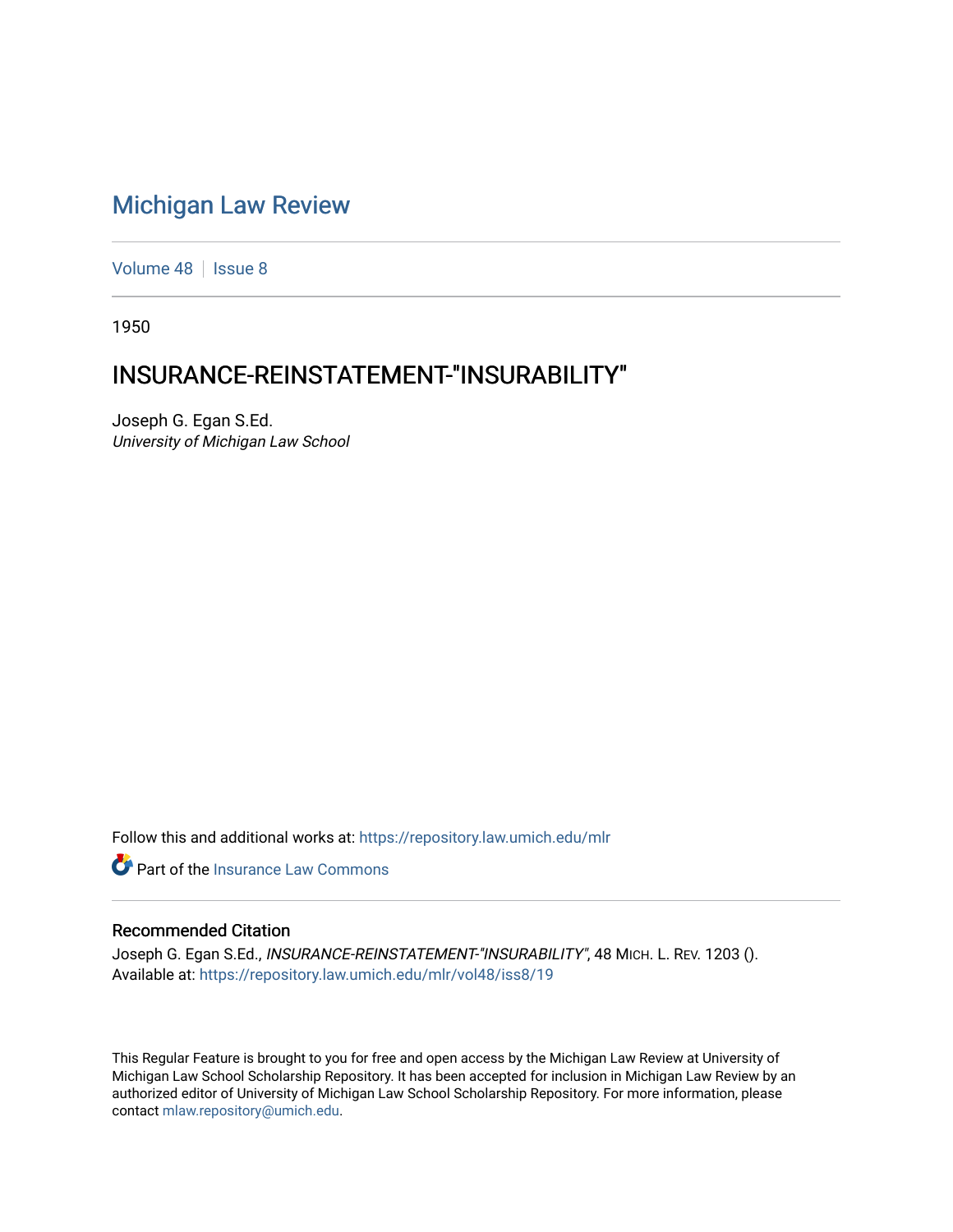lNsURANCE-RmNSTA'I'EMENT-''INsURABILITY'-lnsured took out a policy of life insurance with defendant company which contained a clause providing for reinstatement within five years after default on presentation "of evidence of insurability satisfactory to the company" and payment of overdue premiums with interest. After default in payment of premiums, insured requested reinstatement. The insured had taken up aviation in the interval between issuance of the policy and the request for reinstatement. The company agreed to reinstate on condition that the insured would agree to a modification of the policy, so that it would not cover death resulting from operation of any kind of airplane. The insured was killed in a plane crash. The beneficiaries contend that the meaning of the term "insurability" is no broader than "good health" and since the insured was in good health at the time he applied for reinstatement, there is no consideration for his agreement to modify the policy. *Held,* judgment for beneficiary reversed. The existence. of serious hazards not present when the insurance was taken out will normally justify an insurer's refusal to reinstate on grounds of lack of insurability. *Schiel v.* N.Y. *Life Ins. Co.,* (9th Cir. 1949) 178 F. (2d) 729.

The usual insurance policy contains a clause providing for reinstatement of the policy after default in payment of premiums. The clause found in the policy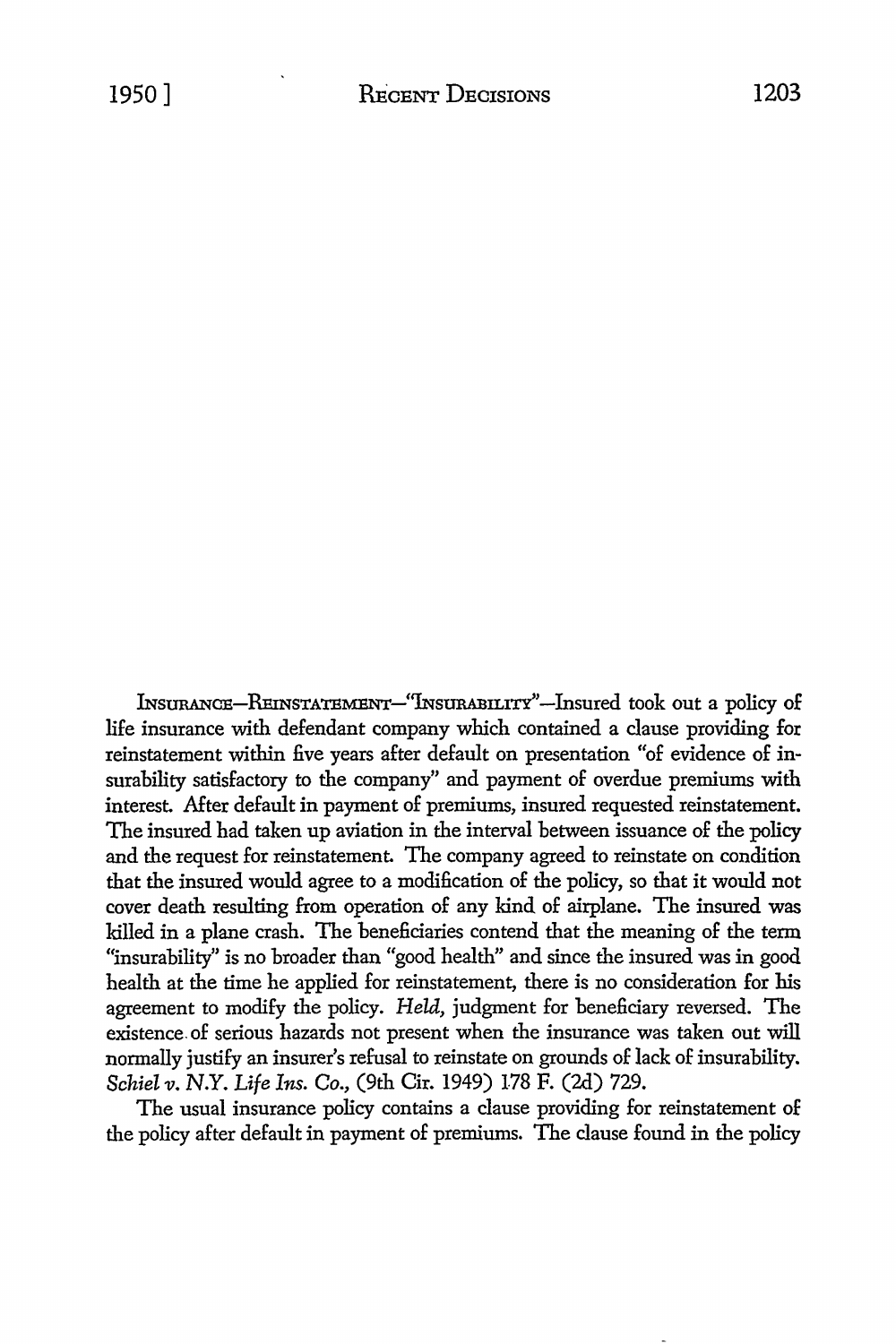involved in the principal case is typical. $<sup>1</sup>$  It is generally agreed that such a provi-</sup> sion gives the insured a contractual right to reinstatement upon compliance with the stated conditions.2 If the company insists upon additional conditions they will be held invalid for want of consideration.<sup>3</sup> One of the major problems has been to determine the scope to be accorded the word "insurability." A few courts have held that this term is synonymous with "good health."4 However, a majority of the cases, which have discussed this question, have held that the company is entitled to consider factors other than the health of the insured.<sup>5</sup> One writer, attempting to reconcile the cases on their facts, has argued that the company is entitled to consider only the facts it inquired into at the time the original policy was issued.<sup>6</sup> The problem generally arises where the risk has increased due to events happening after the issuance of the original policy.<sup> $\tau$ </sup> The problem is clearly one of construction. The term "insurability" must be defined according to the intent of the parties. In this light the majority view seems to be the more logical. Certainly the company intended to give itself as much leeway as possible. If it had intended to limit its inquiry to matters concerning the health of the insured it would have been a simple matter to write the clause in that form. Since it is not uncommon to use the phrase "good health" to express the condition precedent to reinstatement, it is inferable that the company means something else when it uses the term "insurability" instead. That is the approach generally taken where a statute has prescribed the use of the word "insurability" and the common practice had been to use only the term "good health" in the reinstatement clause.8 The example commonly cited in support of this theory is that of the man sentenced to death, who is in good health, and whose policy has lapsed due to default in payment of premiums. Certainly he could not reasonably expect the company to reinstate his policy on a showing of good health: The average layman does not assume he is insurable merely because he is in good health. Thus it seems rea-

1 Commonly such a stipulation will be required by statute. Rosenblum, ''Reinstatement of Life Insurance Policies,"Ins. L.J. 270 (May 1944). See §155(i) of the N.Y. Insurance Law for a typical statutory provision.

 $2\overline{B}$ owie v. Bankers Life Co., (C.C.A. 10th, 1939) 105 F. (2d) 806; 3 APPLEMAN, INSURANCE LAW AND PRACTICE 667 (1941).

<sup>3</sup> Missouri State Life Ins. Co. v. Hearne, (Tex. Civ. App.) 226 S.W. 789 (1920); 6 Coucu, Cyclopuble of Insurance Law 4939 (1930).

<sup>4</sup> Missouri State Life Ins. Co. v. Hearne, supra, note 3; Smith v. Bankers Nat. Life Ins. Co., 130 Neb. 552, 265 N.W. 546 (1936); Chambers v. Metropolitan Life Ins. Co., 235 Mo. App. 884, 138 S.W. (2d) 29 (1940); 162 A.L.R. 668 (1946).

<sup>5</sup>Kallman v. Equitable Life Assur. Soc., 248 App. Div. 146, 288 N.Y.S. 1032 (1936); Kirby v. Prudential Ins. Co. of America, 239 Mo. App. 476, 191 S.W. (2d) 379 (1945); 162 A.L.R. 668 (1946). \_

<sup>6</sup>162 A.L.R. 668 at 677 (1946). This approach may be consistent with the facts of the decided cases, but it certainly is not in accord with the language used. The split between the majority and minority views is more than a difference in fact situations.

<sup>7</sup> Typical situations are overinsurance [Greenberg v. Continental Casualty Co., 24 Cal. App. (2d) 506, 75 P. (2d) 644 (1938)]; change in financial condition [Kallman v. Equitable Life Assur. Soc., supra, note 5]; engaging in hazardous activity [Kirby v. Prudential Ins. Co. of America, supra, note 5]. -

<sup>8</sup>Kallman v. Equitable Life Assur. Soc., supra, note 5; Rosenblum, ''Reinstatement of Life Insurance Policies," INS. L.J. 270 (May 1944).